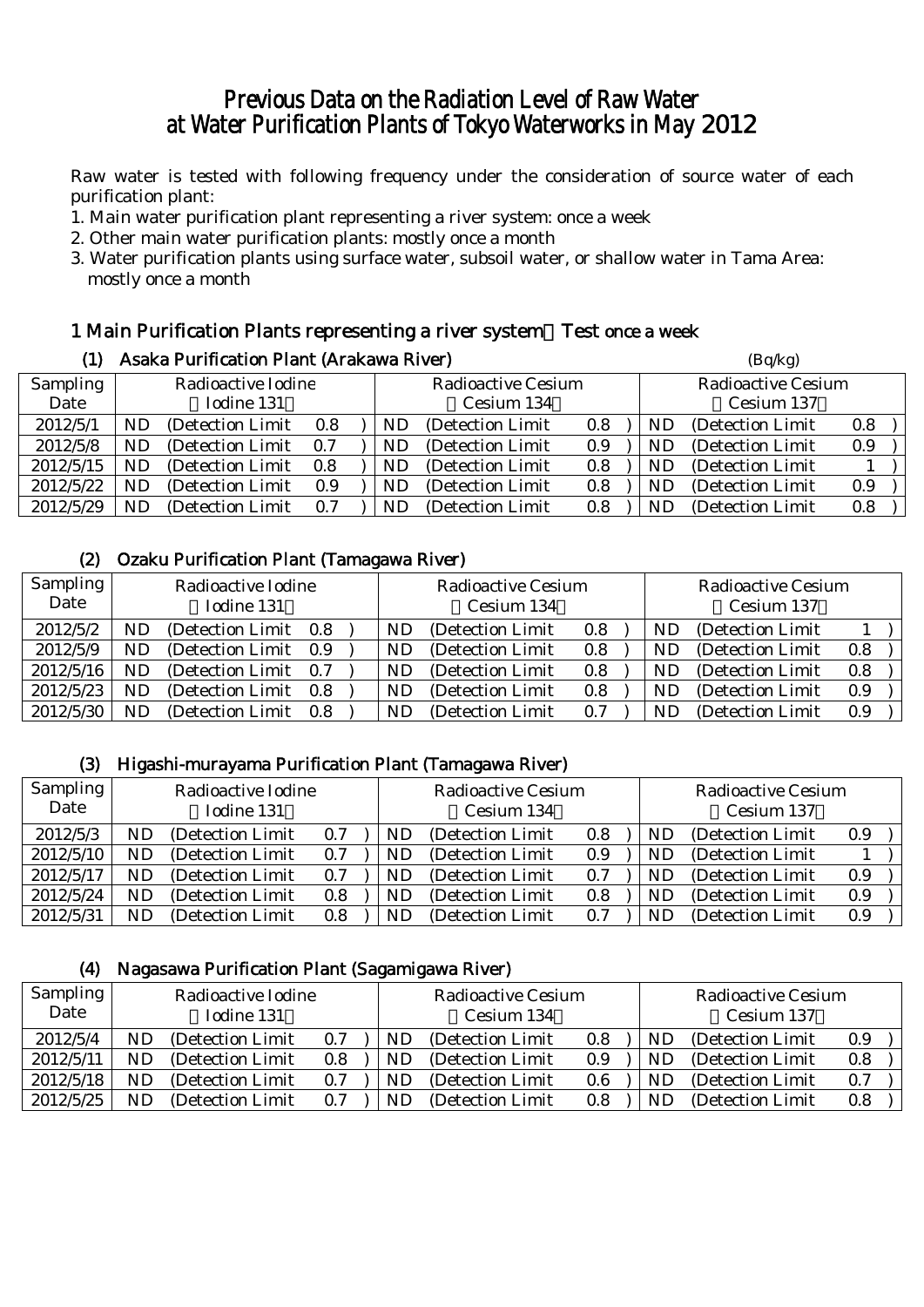| w               | Kanamachi Purincation Piant (Euogawa Kiver) |                   |     |                           |            |                   |                           |            |     | (DY/Kg)           |         |  |
|-----------------|---------------------------------------------|-------------------|-----|---------------------------|------------|-------------------|---------------------------|------------|-----|-------------------|---------|--|
| <b>Sampling</b> | Radioactive Iodine                          |                   |     | <b>Radioactive Cesium</b> |            |                   | <b>Radioactive Cesium</b> |            |     |                   |         |  |
| Date            |                                             | Iodine 131        |     |                           | Cesium 134 |                   |                           | Cesium 137 |     |                   |         |  |
| 2012/5/7        | ND                                          | (Detection Limit) | 0.7 |                           | ND         | (Detection Limit) | 0.8                       |            | ND  | (Detection Limit) | 0.9     |  |
| 2012/5/14       | ND.                                         | (Detection Limit) | 0.7 |                           | ND         | (Detection Limit) | 0.9                       |            | ND. | (Detection Limit) | 0.9     |  |
| 2012/5/21       | ND                                          | (Detection Limit) | 0.6 |                           | ND         | (Detection Limit) | 0.7                       |            | ND. | (Detection Limit) | 0.8     |  |
| 2012/5/28       | ND                                          | (Detection Limit) | 0.8 |                           | ND         | (Detection Limit) | 0.9                       |            | ND  | (Detection Limit) | $0.9\,$ |  |

#### (5)  $\boldsymbol{V}$  expansabi Purification Plant (Edogawa Piyer) (Bq/kg)

1 Sampling time 9:00 A.M.

2 Testing institute: Water Quality Management Center

3 ND (Not detectable) "Detection Limit" refers to the minimum detectable value. Radioactivity has the property wherein even using the same measurement device, the minimum level varies with the sample being measured. For example, a result of "ND (Detection Limit 2)" at X Purification Plant on a specific date means that the minimum measurement for that day's sample was 2 Bq/kg, but the concentration of radioactive particles in the sample was less than 2 Bq/kg. Cases such as this are listed in the above chart as "ND".

### 2 Other Main Purification Plants Test mostly once a month

|                  |          |                     | (Bq/kg)             |                     |
|------------------|----------|---------------------|---------------------|---------------------|
| Monitoring point | Samplin  | Radioactive Iodine  | Radioactive Cesium  | Radioactive Cesium  |
| (Water resource) | date     | Iodine 131          | Cesium 134          | Cesium 137          |
| Misono           | 2012/5/1 | ND.                 | ND.                 | ND.                 |
| (Arakawa River)  |          | Detection Limit 0.6 | Detection Limit 0.5 | Detection Limit 0.6 |
| Sakai            | 2012/5/2 | ND.                 | <b>ND</b>           | ND.                 |
| (Tamagawa River) |          | Detection Limit 0.8 | Detection Limit 0.9 | Detection Limit 1   |
| Kinuta           | 2012/5/2 | ND.                 | ND.                 | ND.                 |
| (Tamagawa River) |          | Detection Limit 0.8 | Detection Limit 0.7 | Detection Limit 1   |

1 Sampling time 9:00 A.M.

2 Testing institute: Water Quality Management Center

3 ND (Not detectable) "Detection Limit" refers to the minimum detectable value. Radioactivity has the property wherein even using the same measurement device, the minimum level varies with the sample being measured. For example, a result of "ND (Detection Limit 2)" at X Purification Plant on a specific date means that the minimum measurement for that day's sample was 2 Bq/kg, but the concentration of radioactive particles in the sample was less than 2 Bq/kg. Cases such as this are listed in the above chart as "ND".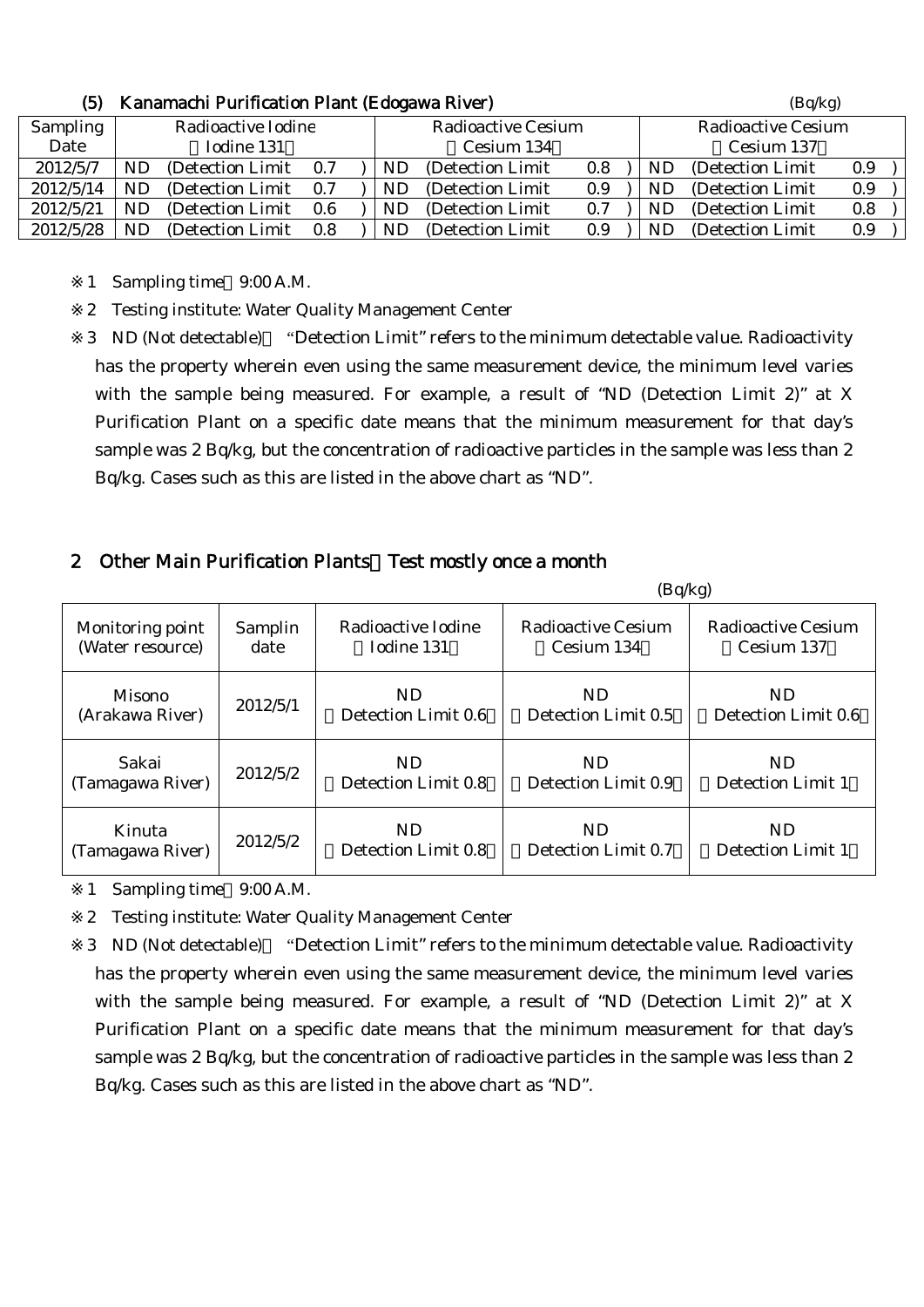# 3 Water purification plants using surface water, subsoil water, or shallow water in Tama Area Test mostly once a month

### < surface water >

|                                                                           |                                                |                  |                                    |                                         | (Bq/kg)                                 |
|---------------------------------------------------------------------------|------------------------------------------------|------------------|------------------------------------|-----------------------------------------|-----------------------------------------|
| Monitoring<br>point<br>(Adress)                                           | Water resource                                 | Sampling<br>date | Radioactive Iodine<br>Todine 131   | <b>Radioactive Cesium</b><br>Cesium 134 | <b>Radioactive Cesium</b><br>Cesium 137 |
| Tokura<br>(261-2, Tokura,<br>Akiruno city)                                | surface water<br>(Bonbori River,<br>Aki River) | 2012/5/7         | <b>ND</b><br>(Detection Limit 0.8) | <b>ND</b><br>(Detection Limit 0.7)      | <b>ND</b><br>(Detection Limit 0.6)      |
| Fukasawa<br>(560-6, Fukasaw<br>a, Akiruno city)                           | surface water<br>(Fukasawa River)              | 2012/5/8         | <b>ND</b><br>(Detection Limit 0.7) | <b>ND</b><br>(Detection Limit 0.7)      | ND<br>(Detection Limit 0.6)             |
| Ogouchi<br>(1310-10, Tozura<br>-aza-<br>Amefuri, Okuta<br>ma town)        | surface water<br>(Kumoburo Valley)             | 2012/5/10        | <b>ND</b><br>(Detection Limit 0.6) | <b>ND</b><br>(Detection Limit 0.7)      | <b>ND</b><br>(Detection Limit 0.7)      |
| Ottsu<br>(1464-2, Ottsu,<br>Akiruno city)                                 | surface water<br>(Osawa River)                 | 2012/5/15        | <b>ND</b><br>(Detection Limit 0.8) | <b>ND</b><br>(Detection Limit 0.8)      | <b>ND</b><br>(Detection Limit 0.9       |
| Himura<br>(47, Sakai-aza<br>- Himura,<br>Okutama<br>town)                 | surface water<br>(Kawanori<br>Valley)          | 2012/5/17        | <b>ND</b><br>(Detection Limit 0.7) | <b>ND</b><br>(Detection Limit 0.8)      | ND<br>(Detection Limit 1                |
| Hikawa<br>(316, Hikawa-az<br>a- ohikawa.<br>Okutama town)                 | surface water<br>(Kawanori Valley)             | 2012/5/20        | <b>ND</b><br>(Detection Limit 0.6) | <b>ND</b><br>(Detection Limit 0.6)      | <b>ND</b><br>(Detection Limit 0.7       |
| Nippara<br>$(1055-5)$ . Nipp<br>ara-aza-<br>Ogawa,<br>Okutama<br>town)    | surface water<br>(Karo Valley)                 | 2012/5/21        | <b>ND</b><br>(Detection Limit 0.8) | <b>ND</b><br>(Detection Limit 0.7)      | ND<br>(Detection Limit 0.7              |
| Tanasawa<br>$(583-5, Tanasaw)$<br>a-aza-kashiwan<br>oki, Okutama<br>town) | surface water<br>(Nishi Creek)                 | 2012/5/22        | <b>ND</b><br>(Detection Limit 0.8) | <b>ND</b><br>(Detection Limit 0.6)      | <b>ND</b><br>(Detection Limit 0.6       |

# < subsoil water >

|                                            |                                 |                  |                                  |                                     | (Bq/kg)                             |
|--------------------------------------------|---------------------------------|------------------|----------------------------------|-------------------------------------|-------------------------------------|
| Monitoring point<br>(Adress)               | Water resource                  | Sampling<br>date | Radioactive Iodine<br>Iodine 131 | Radioactive<br>Cesium<br>Cesium 134 | Radioactive<br>Cesium<br>Cesium 137 |
| Nariki<br>(7-1591-3, Nariki,<br>Oume city) | subsoil water<br>(Nariki River) | 2012/5/9         | ND<br>(Detection Limit 0.7)      | ND<br>(Detection Limit 0.7)         | ND.<br>(Detection Limit 0.7)        |
| Chigasedaini<br>$(1-69-1,$                 | subsoil water<br>Tamagawa       | 2012/5/13        | ND<br>(Detection Limit 0.8)      | ND.<br>(Detection Limit 0.7)        | ND.<br>(Detection Limit 1)          |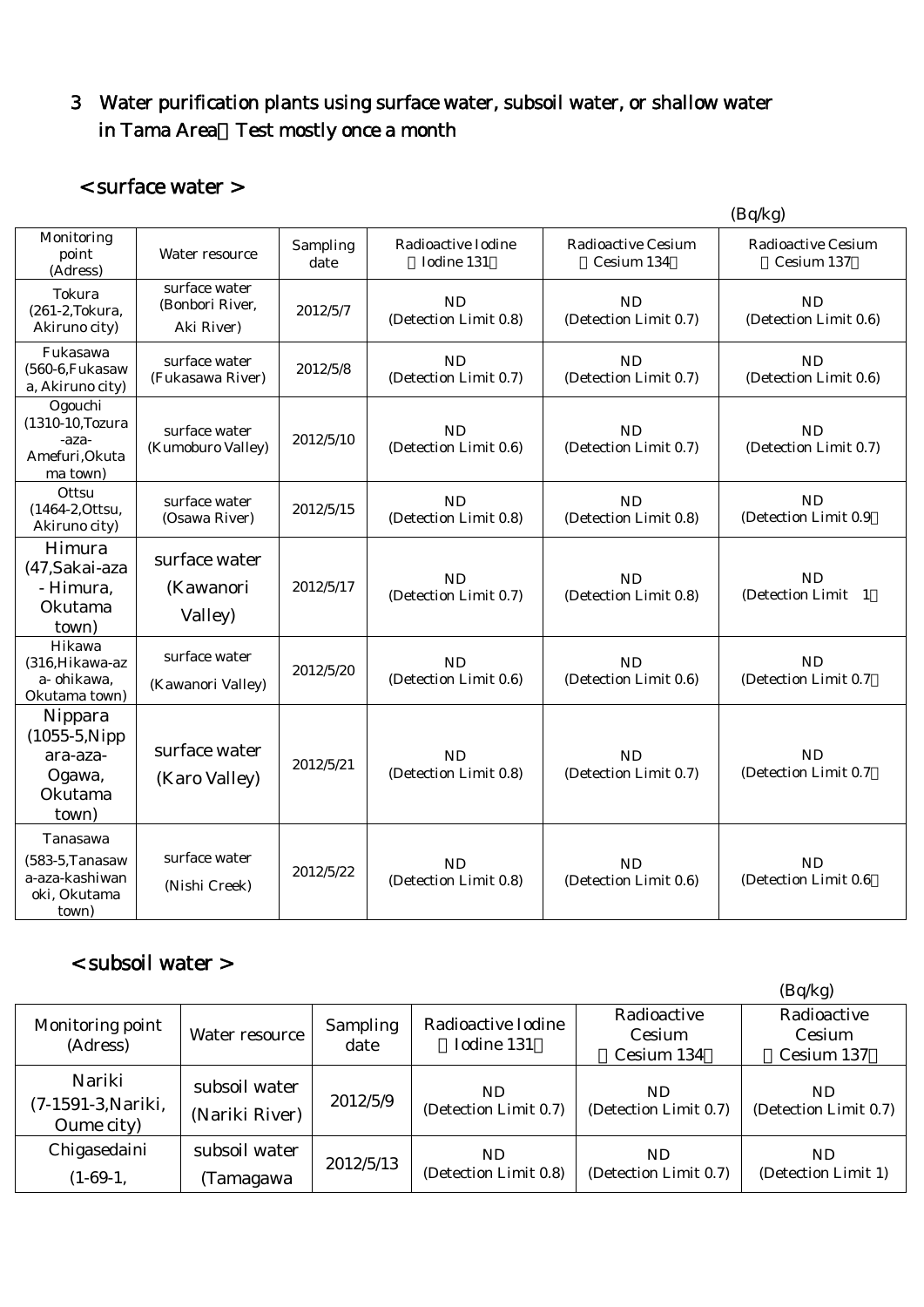| Chigasemati,                                                | River)                                          |           |                                    |                                    |                                    |
|-------------------------------------------------------------|-------------------------------------------------|-----------|------------------------------------|------------------------------------|------------------------------------|
| Oume city)                                                  |                                                 |           |                                    |                                    |                                    |
| Mitakesann<br>(179-2, Mitakesan<br>n, Oume city)            | subsoil water<br>(Kajika Creek,<br>Akuba Creek) | 2012/5/14 | <b>ND</b><br>(Detection Limit 0.7) | <b>ND</b><br>(Detection Limit 0.6) | <b>ND</b><br>(Detection Limit 0.7) |
| Sawaidaiichi<br>(1-535-3, Sawai,<br>Oume city)              | subsoil water<br>(Yakubo<br>River)              | 2012/5/16 | <b>ND</b><br>(Detection Limit 0.6) | <b>ND</b><br>(Detection Limit 0.5) | <b>ND</b><br>(Detection Limit 0.8) |
| Hinatawada<br>(2-370, Hinatawada<br>,Oume city )            | subsoil water<br>(Tamagawa<br>River)            | 2012/5/21 | <b>ND</b><br>(Detection Limit 0.6) | ND<br>(Detection Limit 0.7)        | <b>ND</b><br>(Detection Limit 0.7) |
| Sawaidaini<br>(3-667, Sawai,<br>Oume city)                  | subsoil water<br>(Aoi River)                    | 2012/5/23 | <b>ND</b><br>(Detection Limit 0.6) | <b>ND</b><br>(Detection Limit 0.7) | <b>ND</b><br>(Detection Limit 0.8) |
| Takatsuki<br>(400,<br>Takatsuki-cho,<br>Hachioji city)      | subsoil water<br>(Aki River)                    | 2012/5/27 | <b>ND</b><br>(Detection Limit 0.7) | ND<br>(Detection Limit 0.5)        | <b>ND</b><br>(Detection Limit 0.6) |
| Futamatao<br>$(5-51-1,$ Futamatao<br>, Oume city)           | subsoil water<br>(Hiramizo<br>River)            | 2012/5/28 | <b>ND</b><br>(Detection Limit 0.7) | ND.<br>(Detection Limit 0.6)       | <b>ND</b><br>(Detection Limit 0.7) |
| Otaba<br>(498, Otaba-aza-<br>Okunakachaya,<br>Okutama town) | surface water<br>(Otaba River)                  | 2012/5/29 | <b>ND</b><br>(Detection Limit 0.8) | <b>ND</b><br>(Detection Limit 0.7) | <b>ND</b><br>(Detection Limit 0.8) |

# < shallow well >

|                                                        |                            |                 |                              |                              | (Bq/kg)                      |
|--------------------------------------------------------|----------------------------|-----------------|------------------------------|------------------------------|------------------------------|
| Monitoring point                                       | Water                      | <b>Sampling</b> | Radioactive Iodine           | <b>Radioactive Cesium</b>    | <b>Radioactive Cesium</b>    |
| (Adress)                                               | resource                   | date            | Iodine 131                   | Cesium 134                   | Cesium 137                   |
| Kamiyotsugi<br>(407,<br>Kamiyotsugi,<br>Akiruno city)  | shallow well               | 2012/5/6        | ND.<br>(Detection Limit 0.9) | ND.<br>(Detection Limit 0.6) | ND.<br>(Detection Limit 0.8) |
| Kamiishihara<br>$(1-34)$ Kamiishiha<br>ra, Chofu city) | shallow well,<br>deep well | 2012/5/30       | ND.<br>(Detection Limit 0.9) | ND.<br>(Detection Limit 0.8) | ND.<br>(Detection Limit 0.9) |
| Suginami<br>$(3-28-5, Zenpukuji,$<br>Suginami ward)    | shallow well               | 2012/5/31       | ND.<br>(Detection Limit 0.9) | ND.<br>(Detection Limit 1)   | ND.<br>(Detection Limit 0.8) |

1 Testing institute: Water Quality Management Center

2 ND (Not detectable): "Detection Limit" refers to the minimum detectable value. Radioactivity has the property wherein even using the same measurement device, the minimum level varies with the sample being measured. For example, a result of "ND (Detection Limit 0.8)" at X Purification Plant on a specific date means that the minimum measurement for that day's